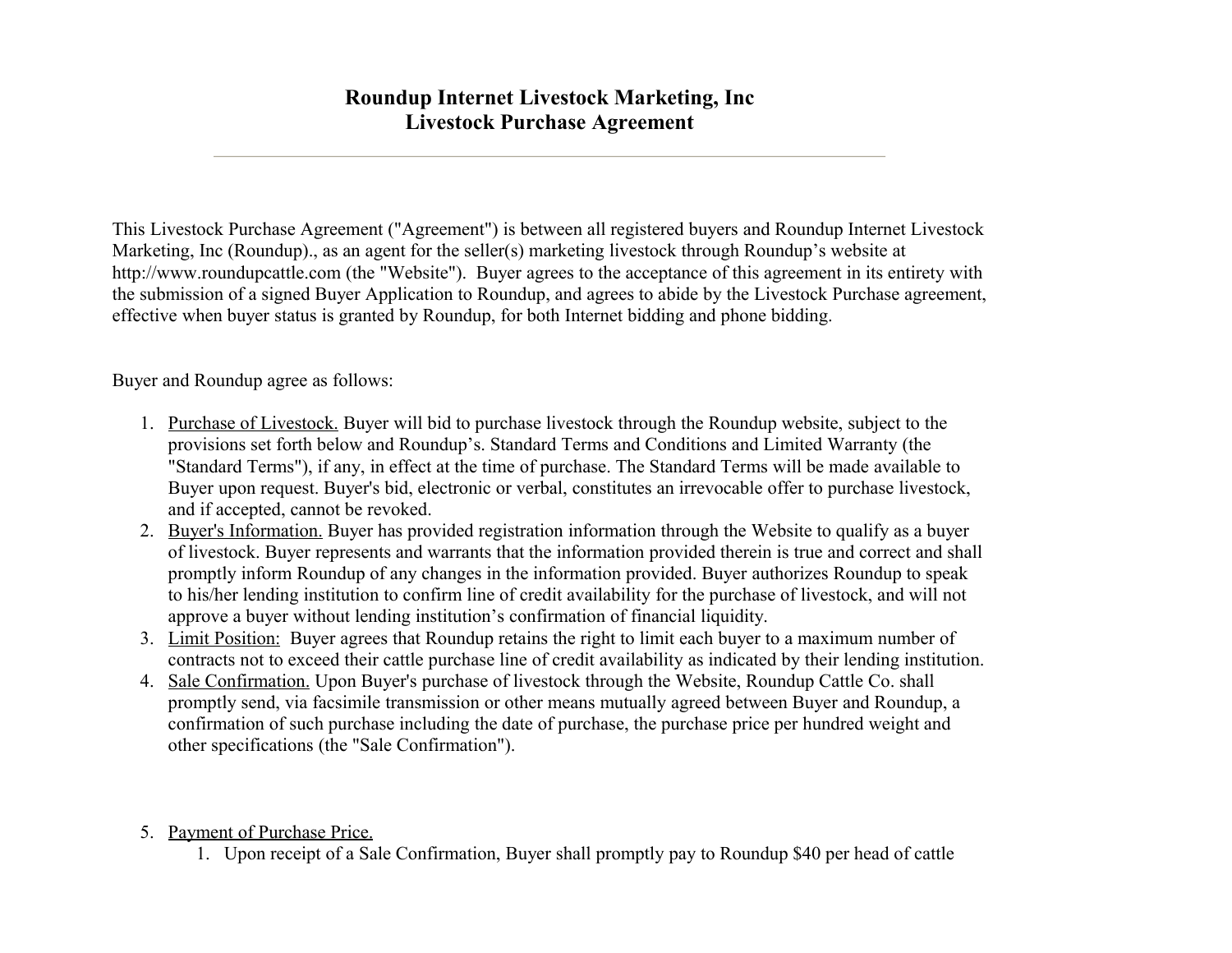purchased as a partial payment. Buyer shall pay the balance of the Total Dollars to Roundup at the time of delivery (if there are multiple shipments, at the time of each shipment). If Buyer is not present at delivery, payment is to be received by Roundup no later than the first business day following the date of delivery. Buyer agrees to make payment by wire transfer of funds or by overnight delivery of a check.

- 2. "Total Dollars" means (a) the difference between the Base Price set forth in the Sale Confirmation and the Slide Adjustment (as defined below), (b) multiplied by the Net Sale Weight (gross sale weight at delivery less the pencil shrink set forth on the Sale Confirmation). The Slide Adjustment is \$ \_\_\_\_\_\_\_\_ per CWT times the excess of the average Net Sale Weight over the Base Weight (as set forth in the Sale Confirmation).
- 3. In addition to amounts set forth above, Buyer shall pay for all extraordinary health tests or documentation (i.e. for bang, tuberculosis or the like) ("Extraordinary Testing") requested by Buyer prior to delivery.
- 6. Delivery; Acceptance.
	- 1. Delivery is FOB Buyer's trucks. All losses resulting from non-extraordinary testing or in transit prior to loading shall be the seller's liability, after which liability shall be transferred to Buyer. If Buyer or an agent is present at delivery and the livestock are removed by carrier, such action constitutes irrevocable acceptance of the livestock by Buyer. If Buyer is not present at delivery Buyer shall notify Roundup of any grievance regarding any livestock with in twenty-four (24) hours after arrival, and failure to do so shall constitute irrevocable acceptance of the livestock and bind him to pay the contract price for the livestock.
	- 2. If Roundup reasonably determines that the livestock delivered are not as described in the Sales Confirmation, Roundup shall consult with Buyer as to whether to cancel the purchase or negotiate a settlement. Roundup shall refund the partial payment to Buyer promptly upon receipt from seller, but shall be responsible for no other payment or other damages (direct, indirect, consequential, punitive or otherwise) of Buyer due to the canceled purchase or the failure of seller to deliver the livestock in breach of seller's agreement with Roundup. The foregoing is not intended to limit Buyer's remedies against such seller for such non-delivery.
- 7. Security Agreement. To secure payment and performance of all of Buyer's current and future obligations to Roundup, Buyer grants to Roundup a security interest in all cattle purchased by Buyer through the Website, and all proceeds and products thereof. A copy of this Agreement may be filed as a financing statement in which case Buyer is the debtor and Roundup is the secured party. Copies and facsimile copies of this Financing Statement may be filed in lieu of the original. Buyer further agrees promptly upon request to sign whatever documents, instruments or agreements Roundup considers necessary to obtain, preserve, perfect, defend and enforce the purchase money security interest, or which is reasonably necessary to comply with any applicable law or regulation. Until collection of good funds in full payment of the Total Dollars, Buyer